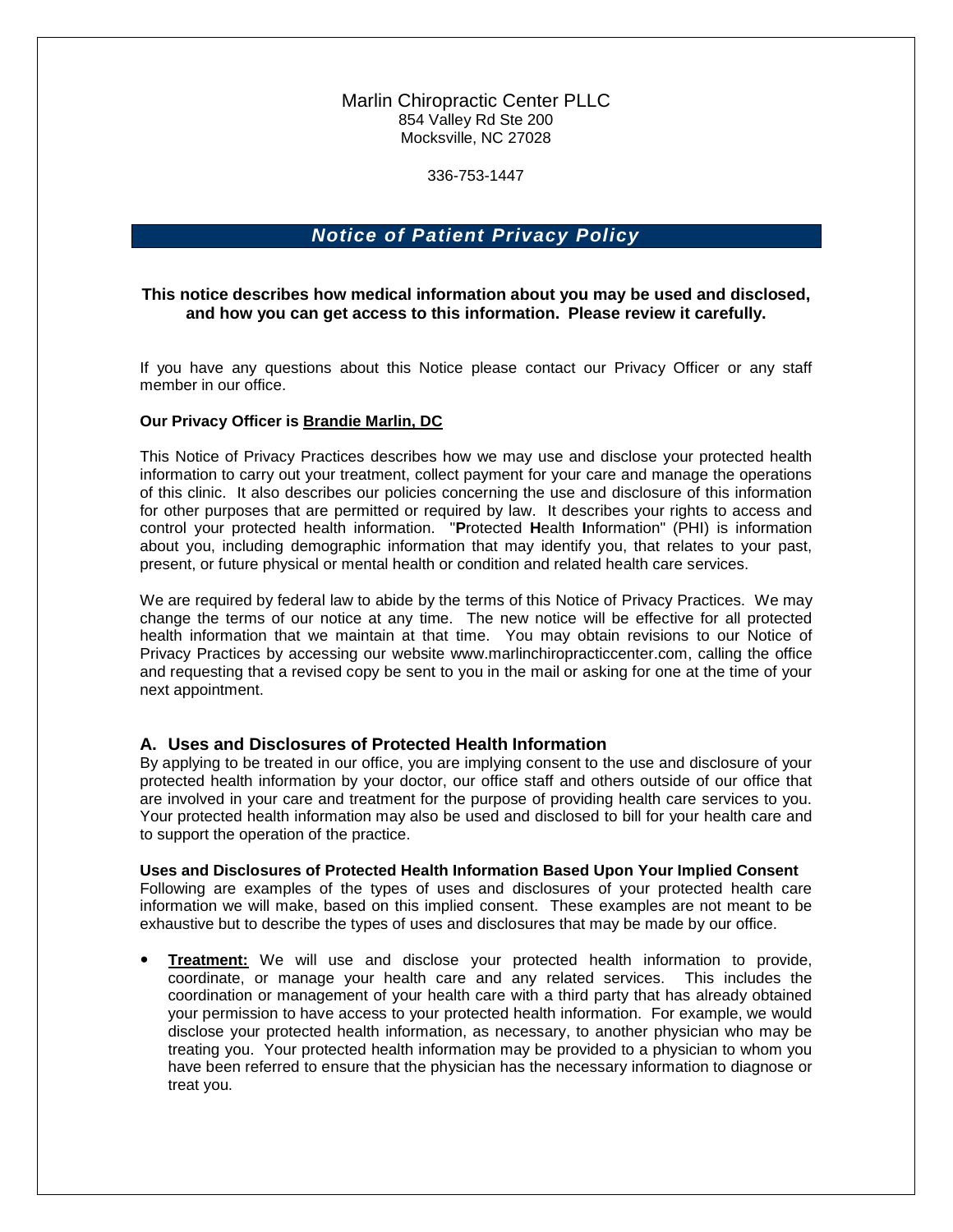In addition, we may disclose your protected health information from time-to-time to another physician or health care provider (e.g., a specialist or laboratory) who, at the request of your doctor, becomes involved in your care by providing assistance with your health care diagnosis or treatment.

- **Payment:** Your protected health information will be used, as needed, to obtain payment for your health care services. This may include certain activities that your health insurance plan may undertake before it approves or pays for the health care services we recommend for you such as making a determination of eligibility or coverage for insurance benefits, reviewing services provided to you for medical necessity, and undertaking utilization review activities. For example, obtaining approval for chiropractic spinal adjustments may require that your relevant protected health information be disclosed to the health plan to obtain approval for those services.
- **Healthcare Operations:** We may use or disclose, as needed, your protected health information in order to support the business activities of this office. These activities may include, but are not limited to, quality assessment activities, employee review activities and training of chiropractic students.

For example, we may disclose your protected health information to chiropractic interns or precepts that see patients at our office. In addition, we may use a sign-in sheet at the registration desk where you will be asked to sign your name and indicate your doctor. Communications between you and the doctor or his assistants may be recorded to assist us in accurately capturing your responses; we may also call you by name in the reception area when your doctor is ready to see you. We may use or disclose your protected health information, as necessary, to contact you to remind you of your appointment. We "Do - Do Not" have open therapy/adjusting areas.

We will share your protected health information with third party "business associates" that perform various activities (e.g., billing, transcription services for the practice). Whenever an arrangement between our office and a business associate involves the use or disclosure of your protected health information, we will have a written contract with that business associate that contains terms that will protect the privacy of your protected health information.

We may use or disclose your protected health information, as necessary, to provide you with information about treatment alternatives or other health-related benefits and services that may be of interest to you. We may also use and disclose your protected health information for other internal marketing activities. For example, your name and address may be used to send you a newsletter about our practice and the services we offer, we will ask for your authorization. We may also send you information about products or services that we believe may be beneficial to you. You may contact our Privacy Officer to request that these materials not be sent to you.

# **Uses and Disclosures of Protected Health Information That May Be Made Only With Your Written Authorization**

Other uses and disclosures of your protected health information will be made only with your written authorization, unless otherwise permitted or required by law as described below.

- ∑ *disclosures of psychotherapy notes*
- ∑ *uses and disclosures of Protected Health Information for marketing purposes;*
- ∑ *disclosures that constitute a sale of Protected Health Information;*
- ∑ *Other uses and disclosures not described in the Notice of Privacy Practices will be made only with authorization from the individual.*

You may revoke any of these authorizations, at any time, in writing, except to the extent that your doctor or the practice has taken an action in reliance on the use or disclosure indicated in the authorization.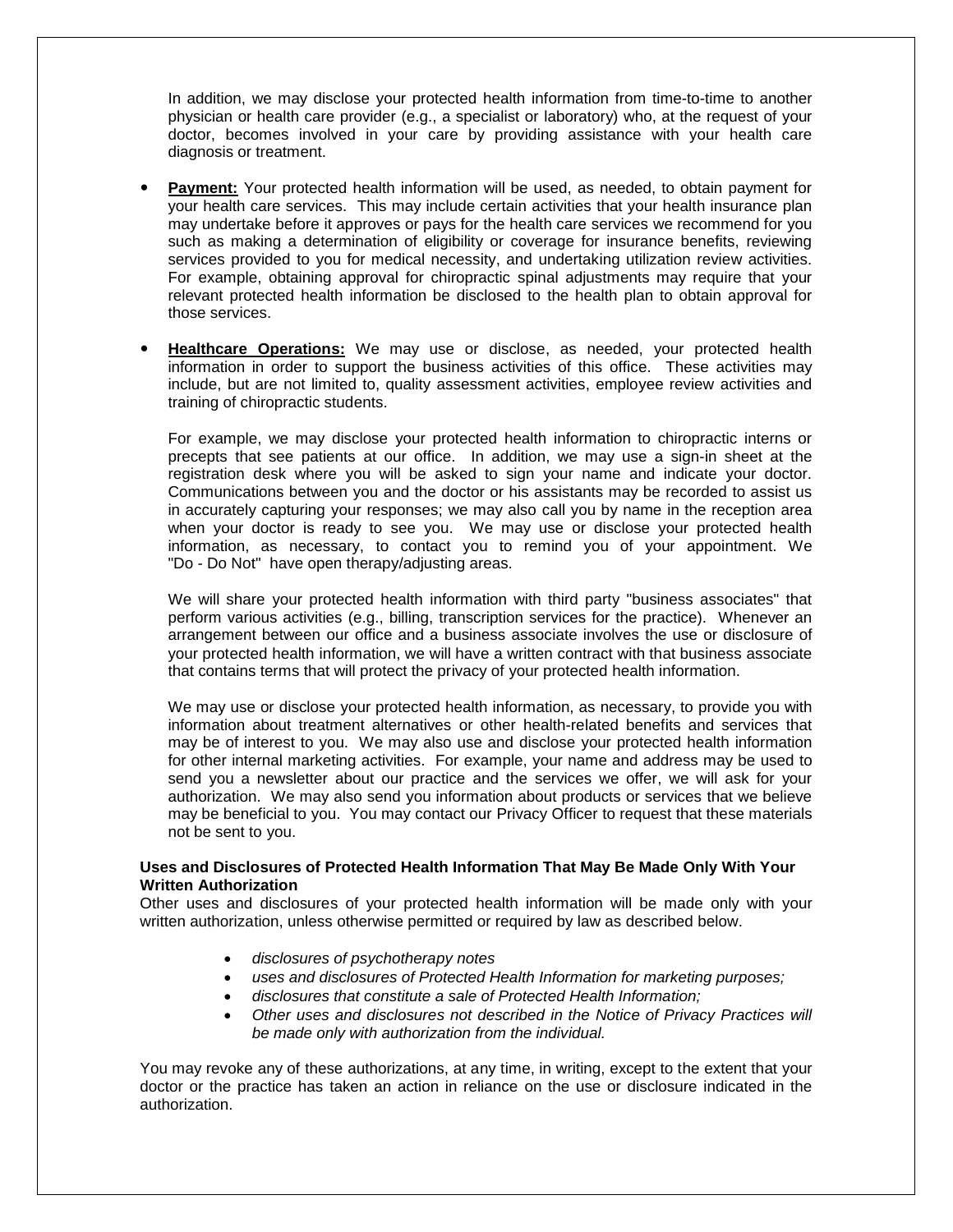#### **Other Permitted and Required Uses and Disclosures That May Be Made With Your Authorization or Opportunity to Object**

In the following instance where we may use and disclose your protected health information, you have the opportunity to agree or object to the use or disclosure of all or part of your protected health information. If you are not present or able to agree or object to the use or disclosure of the protected health information, then your doctor may, using professional judgment, determine whether the disclosure is in your best interest. In this case, only the protected health information that is relevant to your health care will be disclosed.

ó **Others Involved in Your Healthcare:** Unless you object, we may disclose to a member of your family, a relative, a close friend or any other person you identify, your protected health information that directly relates to that person's involvement in your health care. If you are unable to agree or object to such a disclosure, we may disclose such information as necessary if we determine that it is in your best interest based on our professional judgment. We may use or disclose protected health information to notify or assist in notifying a family member, personal representative or any other person that is responsible for your care of your location or general condition. Finally, we may use or disclose your protected health information to an authorized public or private entity to assist in disaster relief efforts and to coordinate uses and disclosures to family or other individuals involved in your health care.

### **Other Permitted and Required Uses and, Disclosures That May Be Made Without Your Consent, Authorization or Opportunity to Object**

We may use or disclose your protected health information in the following situations without your consent or authorization. These situations include:

- **Required By Law:** We may use or disclose your protected health information to the extent that the use or disclosure is required by law. The use or disclosure will be made in compliance with the law and will be limited to the relevant requirements of the law. You will be notified, as required by law, of any such uses or disclosures.
- Public Health: We may disclose your protected health information for public health activities and purposes to a public health authority that is permitted by law to collect or receive the information. The disclosure will be made for the purpose of controlling disease, injury or disability. We may also disclose your protected health information, if directed by the public health authority, to a foreign government agency that is collaborating with the public health authority.
- **Communicable Diseases:** We may disclose your protected health information, if authorized by law, to a person who may have been exposed to a communicable disease or may otherwise be at risk of contracting or spreading the disease or condition.
- **Health Oversight:** We may disclose protected health information to a health oversight agency for activities authorized by law, such as audits, investigations, and inspections. Oversight agencies seeking this information include government agencies that oversee the health care system, government benefit programs, other government regulatory programs and civil rights laws.
- Abuse or Neglect: We may disclose your protected health information to a public health authority that is authorized by law to receive reports of child abuse or neglect. In addition, we may disclose your protected health information if we believe that you have been a victim of abuse, neglect or domestic violence to the governmental entity or agency authorized to receive such information. In this case, the disclosure will be made consistent with the requirements of applicable federal and state laws.
- **Legal Proceedings:** We may disclose protected health information in the course of any judicial or administrative proceeding, in response to an order of a court or administrative tribunal (to the extent such disclosure is expressly authorized), in certain conditions in response to a subpoena, discovery request or other lawful process.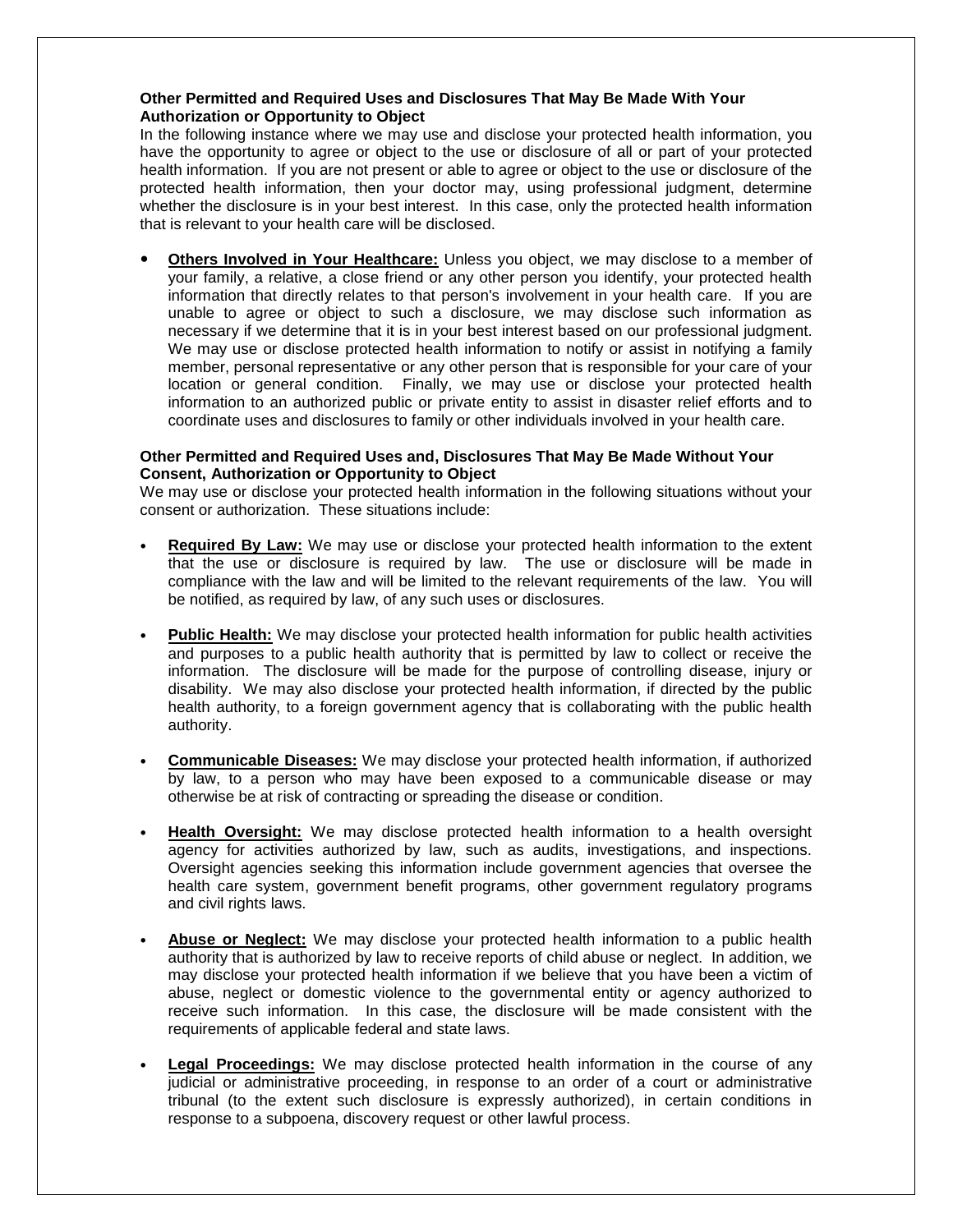- **Law Enforcement:** We may also disclose protected health information, so long as applicable legal requirements are met, for law enforcement purposes. These law enforcement purposes include (I) legal process and otherwise required by law, (2) limited information requests for identification and location purposes, (3) pertaining to victims of a crime, (4) suspicion that death has occurred as a result of criminal conduct, (5) in the event that a crime occurs on the premises of the Practice, and (6) medical emergency (not on the Practice's premises) and it is likely that a crime has occurred.
- **Workers' Compensation:** We may disclose your protected health information, as authorized, to comply with workers' compensation laws and other similar legally-established programs.
- **Required Uses and Disclosures:** Under the law, we must make disclosures to you and when required by the Secretary of the Department of Health and Human Services to investigate or determine our compliance with the requirements of Section 164.500 et. seq.

# **B. Your Rights**

Following is a statement of your rights with respect to your protected health information and a brief description of how you may exercise these rights.

You have the right to inspect and copy your protected health information. This means you may inspect and obtain a copy of protected health information about you that is contained in a designated record set for as long as we maintain the protected health information. A "designated record set" contains medical and billing records and any other records that your doctor and the Practice uses for making decisions about you.

Under federal law, however, you may not inspect or copy the following records; psychotherapy notes; information complied in reasonable anticipation of, or use in, a civil, criminal, or administrative action or proceeding, and protected health information that is subject to law that prohibits access to protected health information. Depending on the circumstances, a decision to deny access may be reviewed. In some circumstances, you may have a right to have this decision reviewed. Please contact our Privacy Officer, if you have questions about access to your medical record.

ó **You have the right to request a restriction of your protected health information.** This means you may ask us not to use or disclose any part of your protected health information for the purposes of treatment, payment or healthcare operations. *You have the right to restrict certain disclosures of Protected Health Information to a health plan when you pay out of pocket in full for the healthcare delivered by our office*. You may also request that any part of your protected health information not be disclosed to family members or friends who may be involved in your care or for notification purposes as described in this Notice of Privacy Practices. Your request must be in writing and state the specific restriction requested and to whom you want the restriction to apply. *You may opt out of fundraising communications in which our office participates.*

Your provider is not required to agree to a restriction that you may request. If the doctor believes it is in your best interest to permit use and disclosure of your protected health information, your protected health information will not be restricted. If your doctor does agree to the requested restriction, we may not use or disclose your protected health information in violation of that restriction unless it is needed to provide emergency treatment. With this in mind, please discuss any restriction you wish to request with your doctor.

You may request a restriction by presenting your request, in writing to the staff member identified as "Privacy Officer" at the top of this form. The Privacy Officer will provide you with "Restriction of Consent" form. Complete the form, sign it, and ask that the staff provide you with a photocopy of your request initialed by them. This copy will serve as your receipt.